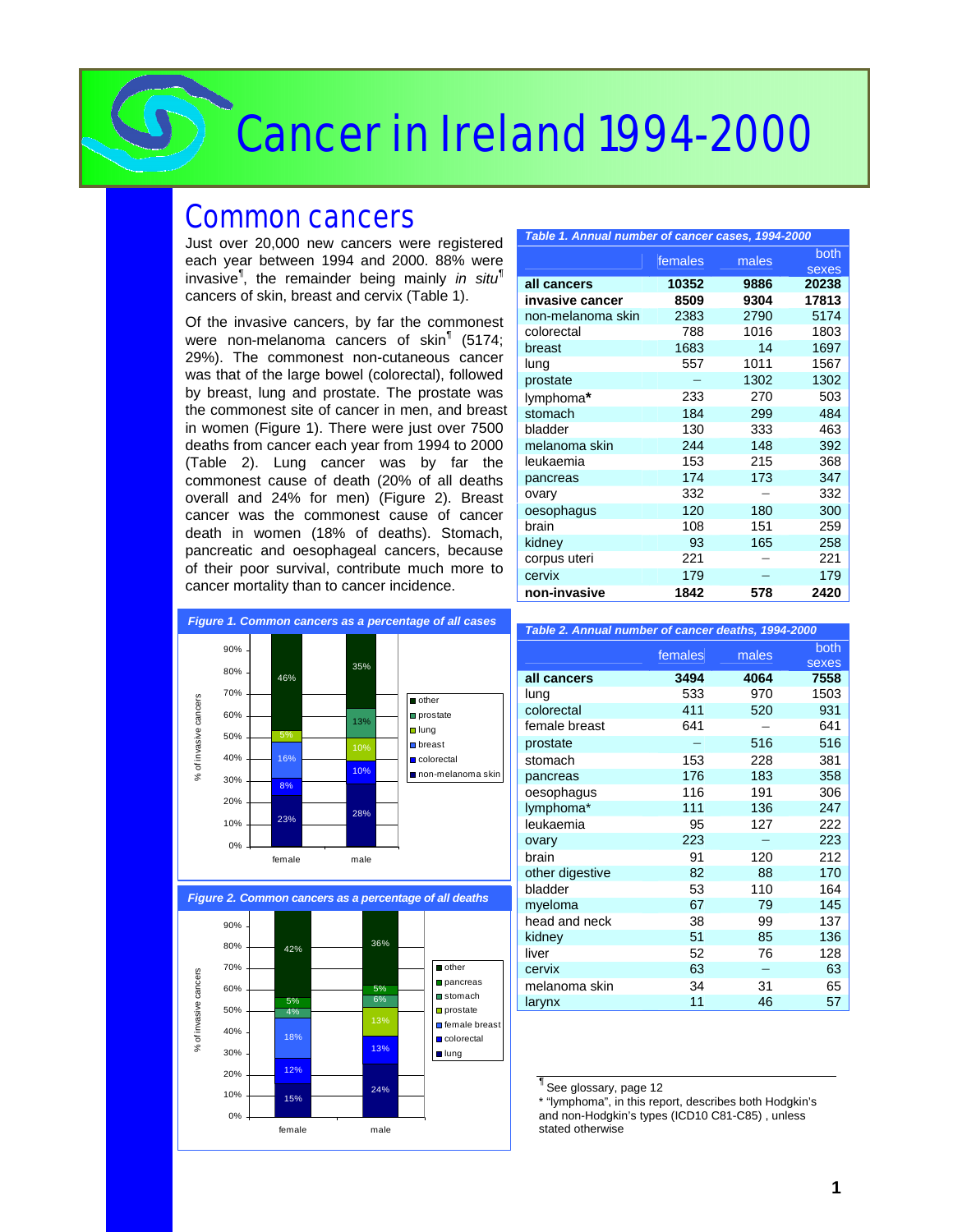### Time trends

### All cancers

The total number of cancers increased by about 2% per year between 1994 and 2000 (Table 3). The increase was greater for women than for men. Invasive cancers¶ (which excludes a small number of conditions, mostly *in*  situ<sup>¶</sup> cancers of skin, breast and cervix) also increased, by about 1.6% annually (Table 4). The rate of increase in this subgroup of cancers was also higher for women.

|                                                                                               | Table 3. Time trends in incident <sup>1</sup> cancer numbers, all cancers, 1994-2000 |      |       |       |       |       |       |                                                                                                                    |  |
|-----------------------------------------------------------------------------------------------|--------------------------------------------------------------------------------------|------|-------|-------|-------|-------|-------|--------------------------------------------------------------------------------------------------------------------|--|
|                                                                                               | 1994                                                                                 | 1995 | 1996  | 1997  | 1998  | 1999  | 2000  | Annual percentage change                                                                                           |  |
| females                                                                                       | 9806                                                                                 | 9610 | 10218 | 10504 | 10416 | 10658 | 11253 | 2.3%                                                                                                               |  |
| males                                                                                         | 9501                                                                                 | 9437 | 9720  | 9930  | 9880  | 10075 | 10656 | 1.8%                                                                                                               |  |
| Table 4. Time trends in incident cancer numbers, all invasive <sup>1</sup> cancers, 1994-2000 |                                                                                      |      |       |       |       |       |       |                                                                                                                    |  |
|                                                                                               | 1994                                                                                 | 1995 | 1996  | 1997  | 1998  | 1999  | 2000  | Annual percentage change                                                                                           |  |
| females                                                                                       | 8164                                                                                 | 8064 | 8382  | 8610  | 8588  | 8655  | 9101  | 1.8%                                                                                                               |  |
| males                                                                                         | 9053                                                                                 | 8969 | 9180  | 9319  | 9268  | 9436  | 9902  | 1.4%                                                                                                               |  |
|                                                                                               |                                                                                      |      |       |       |       |       |       | Table 5. Time trends in age-standardised cancer rates (cases per 100,000 per year) all cancers, 1994-2000          |  |
|                                                                                               | 1994                                                                                 | 1995 | 1996  | 1997  | 1998  | 1999  | 2000  | Annual percentage change                                                                                           |  |
| females                                                                                       | 546                                                                                  | 529  | 554   | 562   | 545   | 553   | 573   | 0.8%                                                                                                               |  |
| males                                                                                         | 627                                                                                  | 615  | 627   | 629   | 616   | 620   | 647   | 0.3%                                                                                                               |  |
|                                                                                               |                                                                                      |      |       |       |       |       |       | Table 6. Time trends in age-standardised cancer rates (cases per 100,000 per year) all invasive cancers, 1994-2000 |  |
|                                                                                               | 1994                                                                                 | 1995 | 1996  | 1997  | 1998  | 1999  | 2000  | Annual percentage change                                                                                           |  |
| females                                                                                       | 453                                                                                  | 442  | 454   | 460   | 448   | 449   | 464   | 0.3%                                                                                                               |  |
| males                                                                                         | 598                                                                                  | 584  | 593   | 591   | 578   | 581   | 601   | $-0.1%$                                                                                                            |  |

| Table 7. Annual percentage change in cancer cases, by age |         |          |  |  |  |  |  |
|-----------------------------------------------------------|---------|----------|--|--|--|--|--|
|                                                           | female  | male     |  |  |  |  |  |
| $0 - 64$                                                  | 0.5%    | 0.0%     |  |  |  |  |  |
| 65+                                                       | $0.2\%$ | $-0.1\%$ |  |  |  |  |  |

Age-standardised rates<sup>¶</sup> (which allow for changes in both population size and average age), increased only slightly, by 0.8% overall (Table 5) and by 0.5% for invasive cancers (Table 6). Rates increased more for women, especially those under 65 (Table 7), while there

was a decrease in the rate for invasive cancers in men.

| Table 8. Time trends in cancer deaths, all cancers 1994-2000 |      |      |      |      |      |      |      |                                                                                                                        |
|--------------------------------------------------------------|------|------|------|------|------|------|------|------------------------------------------------------------------------------------------------------------------------|
|                                                              | 1994 | 1995 | 1996 | 1997 | 1998 | 1999 | 2000 | Annual percentage change                                                                                               |
| females                                                      | 3440 | 3426 | 3400 | 3496 | 3463 | 3489 | 3587 | 0.6%                                                                                                                   |
| males                                                        | 3974 | 4097 | 3984 | 3974 | 4037 | 4051 | 4075 | 0.2%                                                                                                                   |
|                                                              |      |      |      |      |      |      |      | Table 9. Time trends in age-standardised <sup>"</sup> cancer death rates (per 100,000 per year) all cancers, 1994-2000 |
|                                                              | 1994 | 1995 | 1996 | 1997 | 1998 | 1999 | 2000 | Annual percentage change                                                                                               |
| females                                                      | 205  | 178  | 222  | 224  | 172  | 171  | 183  | $-2.5%$                                                                                                                |
| males                                                        | 261  | 267  | 257  | 253  | 252  | 250  | 247  | $-1.2%$                                                                                                                |

Cancer deaths increased from 7414 in 1994 to 7662 in 2000, an annual increase of 0.4% (Table 8). As with Figure 3. Age-standardised<sup>l</sup> cancer death rates, all cancers 1950 to 2000



cancer cases, the rate of increase in women was greater, although the total number of cancer deaths was consistently higher in men. All of the increase in cancer deaths seems to be attributable to population change. Age-standardised rates fell by 2.5% annually for women and by 1.2% for men (Table 9).

The long-term trend in cancer mortality rates is downwards for those under 65 (Figure 3). For those over 65, there was an upward trend for women until about 1975 and for men until the late 1980s. Cancer death rates in the over 65s have remained fairly steady since then.

¶ see glossary, page 12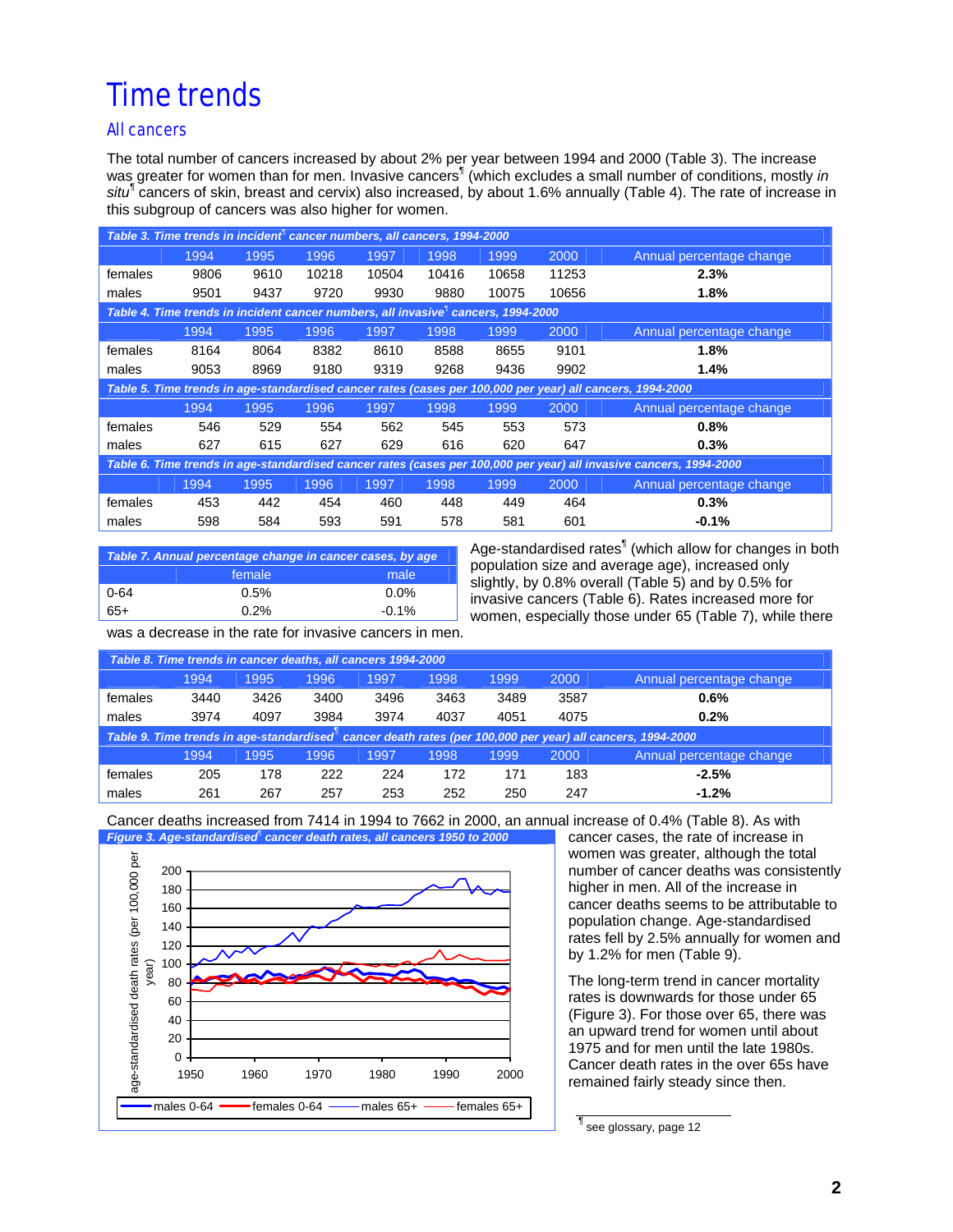#### Time trends: Common cancers

In keeping with the overall increase, most of the common cancers also increased in number between 1994 and 2000 (Figure 4). The largest increase in cancer numbers was in cancer of the prostate, which increased by an average of 7% per year, from 1089 cases in 1994 to 1656 cases in 2000. Cancers of the upper gastrointestinal (GI) tract—head and neck, oesophagus and stomach—were the main exceptions to the overall increase.

About half of the common cancers increased in age-standardised rate, and half decreased (Figure 5). The largest increases were in cancers of the prostate, breast (in women), kidney and lymphoma\*, while the largest decreases were in upper gastrointestinal cancers.

The number of deaths due to melanoma of the skin, leukaemia and lymphoma\* increased by 4% to 8% annually, while deaths from cancers of the head and neck, brain, bladder and stomach decreased (Figure 6). There was a fall in the age-standardised death rate for most cancers, but an increase in the rate for melanoma of the skin, leukaemia and lymphoma\*, and for cancer of the kidney and liver in men (Figure 7).



all lymphomas

 $\overline{a}$ 

¶ See glossary, page 12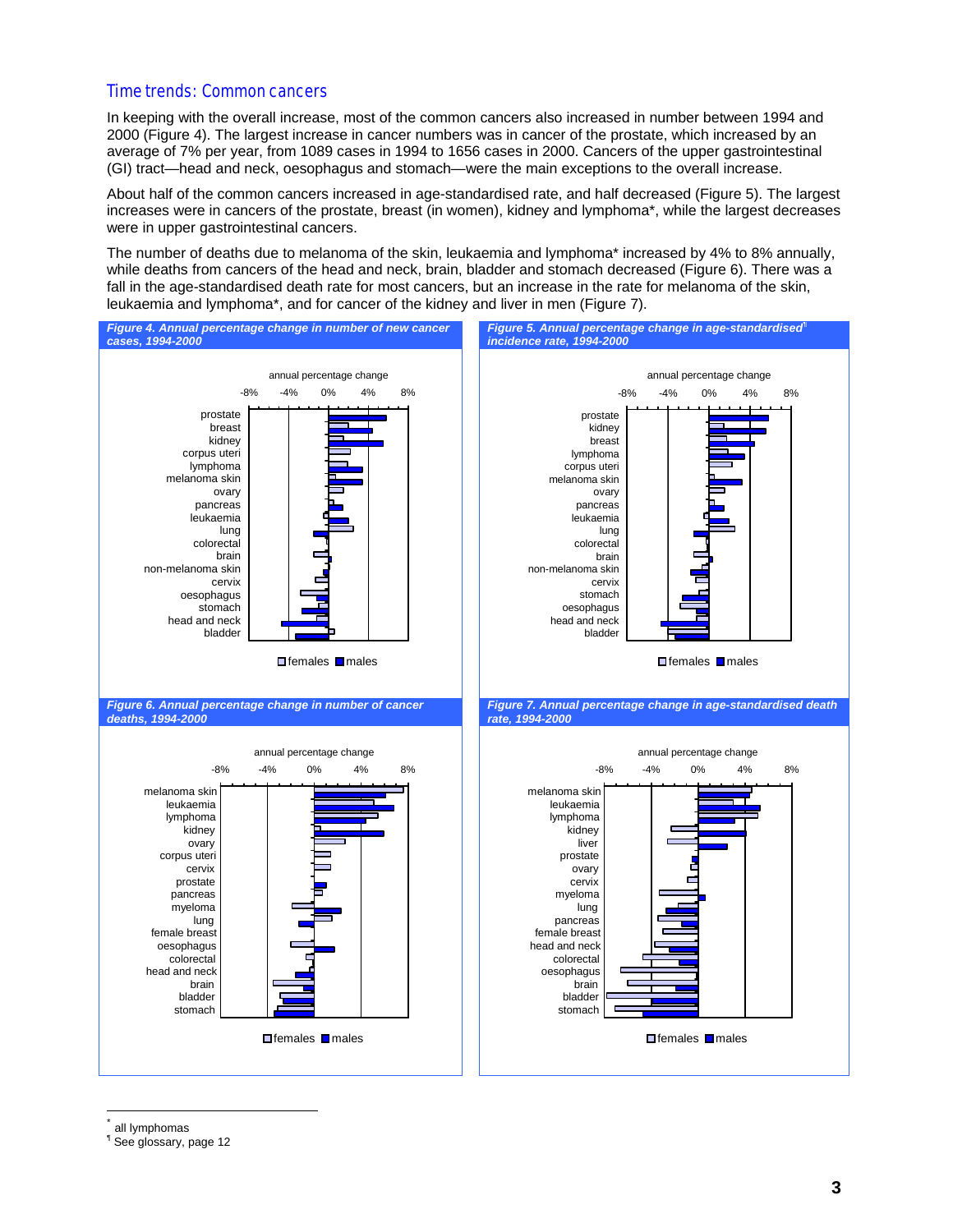#### Time trends: Incidence predictions

The current trends in incidence can be used to model future expectations of cancer numbers. Because of the relatively short period for which we have data, and the random variation in numbers of cases from year to year, predictions can not be very accurate and there may be large margins of error in the estimates. For all invasive cancers, we expect the total number per year to have increased from 19003 in 2000 to 22313 in 2005, a 17% increase overall, or 3.4% per year (Table 10, Figure 8). This is a more rapid rate of increase than that observed from 1994 to 2000 and highlights the increasing effect of population growth and ageing on cancer incidence. If non-melanoma skin cancers are excluded, the expected increase in incidence is less (12%) (Figure 9).

| Table 10. Total number of cancers predicted for 2005 |         |       |       |       |       |       |       |       |                             |                  |
|------------------------------------------------------|---------|-------|-------|-------|-------|-------|-------|-------|-----------------------------|------------------|
|                                                      |         | 1994  | 1995  | 1996  | 1997  | 1998  | 1999  | 2000  | 2005 (95% CI <sup>1</sup> ) | Change 2000-2005 |
|                                                      | both    | 17217 | 17033 | 17562 | 17929 | 17856 | 18091 | 19003 | 22313 (21337; 23289)        | 17%(12%; 22%)    |
| All invasive<br>cancers                              | females | 8164  | 8064  | 8382  | 8610  | 8588  | 8655  | 9101  | 10608 (10150; 11065)        | 12% (7%; 17%)    |
|                                                      | males   | 9053  | 8969  | 9180  | 9319  | 9268  | 9436  | 9902  | 11706 (11187: 12224)        | 18% (13%; 23%)   |
| All invasive<br>cancers.                             | both    | 12087 | 11907 | 12277 | 12671 | 12792 | 13034 | 13711 | 15372 (14656: 16088)        | 12% (6%; 17%)    |
| excluding<br>non-                                    | females | 5847  | 5740  | 5968  | 6157  | 6199  | 6323  | 6647  | 7476 (7142: 7810)           | 17% (12%; 23%)   |
| melanoma<br>skin                                     | males   | 6240  | 6167  | 6309  | 6514  | 6593  | 6711  | 7064  | 7896 (7514; 8278)           | 12% (7%; 17%)    |

For the common cancers, the largest expected increases are in non-melanoma skin cancer in both sexes (6.2% annually), in prostate cancer in men (7.3% annually) and in lung (4.7%) and breast (4.5%) cancers in women (Figure 10). Percentage increases of a similar magnitude are expected in the less common melanoma, lymphoma and kidney cancer.



<sup>&</sup>lt;sup>1</sup>95% confidence intervals-see glossary, page 12.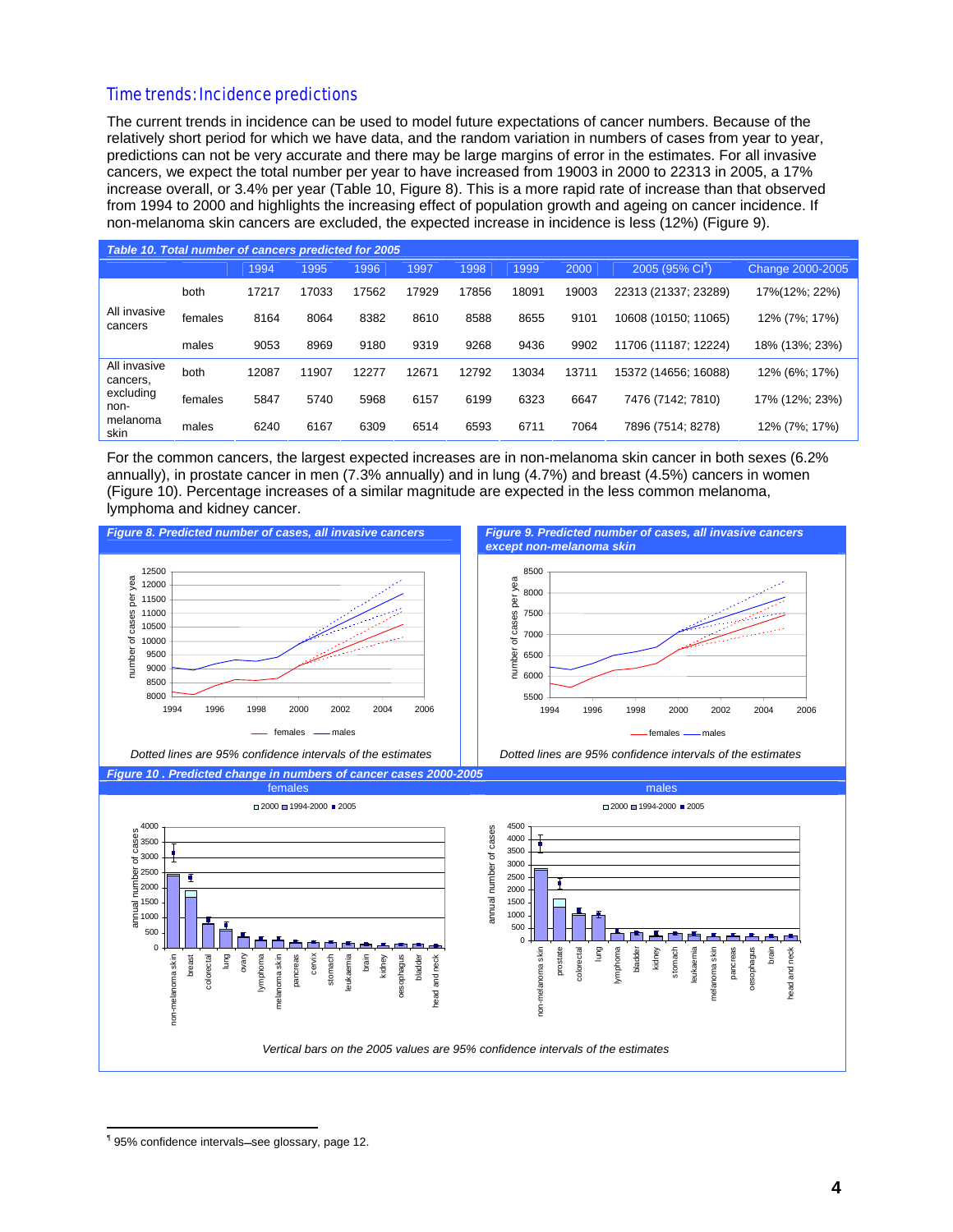### **Prevalence**

Prevalence is a measure of the number of cancer patients who are alive at any time. Although many cancer patients are fully cured of their disease, in most cases they continue to be followed up for the rest of their lives. As a consequence, cancer prevalence usually describes everyone in the community who has ever had a diagnosis of cancer. To measure prevalence exactly, we need to have followed up each cancer patient for a full lifetime. This is not possible at present, so the figures presented here are rough estimates for 1997, the midpoint in the period 1994-2000. Non-melanoma skin cancer is excluded, as it is not possible to estimate its prevalence by the method used.

We estimate that there are over 110000 cancer patients or ex-patients (3.1% of the population) in Ireland, excluding those with non-melanoma skin cancer (Table 11).

There are an estimated 22446 prevalent breast cancer cases, representing 1.2% of the female population (Table 11, Figure 11). Lung cancer, although one of the most commonly diagnosed cancers, has a relatively low prevalence due to the very short survival of many lung cancer patients, while the ratio of prevalent cases to new cases (prevalence/incidence ratio) is highest for melanoma, at 17 (Table 11, Figure 12) because of its good survival.

| Table 11. Estimated number of prevalent cancer cases, 1997 |                                                                 |                    |                                             |                 |  |  |  |  |
|------------------------------------------------------------|-----------------------------------------------------------------|--------------------|---------------------------------------------|-----------------|--|--|--|--|
| site                                                       | sex                                                             | prevalence         | prevalence/incidence                        | % of population |  |  |  |  |
| all                                                        | females                                                         | 63900              | 10.4                                        | 3.5%            |  |  |  |  |
|                                                            | males                                                           | 49166              | 7.5                                         | 2.7%            |  |  |  |  |
| breast                                                     | females                                                         | 22446              | 13.2                                        | 1.2%            |  |  |  |  |
|                                                            | males                                                           | 190                | 13.1                                        | $< 0.1\%$       |  |  |  |  |
| colorectal                                                 | females                                                         | 7098               | 8.9                                         | 0.4%            |  |  |  |  |
|                                                            | males                                                           | 8433               | 8.2                                         | 0.5%            |  |  |  |  |
| prostate                                                   | males                                                           | 9024               | 6.9                                         | 0.5%            |  |  |  |  |
| melanoma                                                   | femalse                                                         | 4541               | 18.5                                        | 0.2%            |  |  |  |  |
|                                                            | males                                                           | 2134               | 14.3                                        | 0.1%            |  |  |  |  |
| leukaemia                                                  | females                                                         | 1539               | 11.9                                        | 0.1%            |  |  |  |  |
|                                                            | males                                                           | 1757               | 9.4                                         | 0.1%            |  |  |  |  |
| uterus                                                     | females                                                         | 3253               | 14.7                                        | 0.2%            |  |  |  |  |
| cervix                                                     | females                                                         | 2870               | 16.0                                        | 0.2%            |  |  |  |  |
| lymphoma                                                   | females                                                         | 1403               | 9.9                                         | 0.1%            |  |  |  |  |
|                                                            | males                                                           | 1460               | 8.6                                         | 0.1%            |  |  |  |  |
| ovary                                                      | females                                                         | 2754               | 8.3                                         | 0.2%            |  |  |  |  |
| lung                                                       | females                                                         | 635                | 1.1                                         | $< 0.1\%$       |  |  |  |  |
|                                                            | males                                                           | 956                | 0.9                                         | 0.1%            |  |  |  |  |
|                                                            | Figure 11. Estimated number of prevalent cases, 1997            |                    | Figure 12. Prevalence/incidence ratio, 1997 |                 |  |  |  |  |
|                                                            | number of prevalent cases                                       |                    | prevalence/incidence                        |                 |  |  |  |  |
|                                                            | 25000 20000 15000 10000 5000<br>5000 10000 15000<br>$\mathbf 0$ | 25                 | 20<br>15<br>10<br>5<br>5<br>0               | 10<br>15<br>20  |  |  |  |  |
|                                                            |                                                                 | all                |                                             |                 |  |  |  |  |
| breast                                                     |                                                                 |                    |                                             |                 |  |  |  |  |
| colorectal                                                 |                                                                 | melanoma<br>cervix |                                             |                 |  |  |  |  |
| prostate                                                   |                                                                 | uterus             |                                             |                 |  |  |  |  |
| melanoma                                                   |                                                                 | breast             |                                             |                 |  |  |  |  |
| leukaemia                                                  |                                                                 |                    |                                             |                 |  |  |  |  |
| uterus                                                     |                                                                 | leukaemia          |                                             |                 |  |  |  |  |
| cervix                                                     |                                                                 | lymphoma           |                                             |                 |  |  |  |  |
| lymphoma                                                   |                                                                 | colorectal         |                                             |                 |  |  |  |  |
| ovary                                                      |                                                                 | ovary              |                                             |                 |  |  |  |  |
| lung                                                       |                                                                 | prostate           | П                                           |                 |  |  |  |  |

lung

**female** male

Ш

female male

П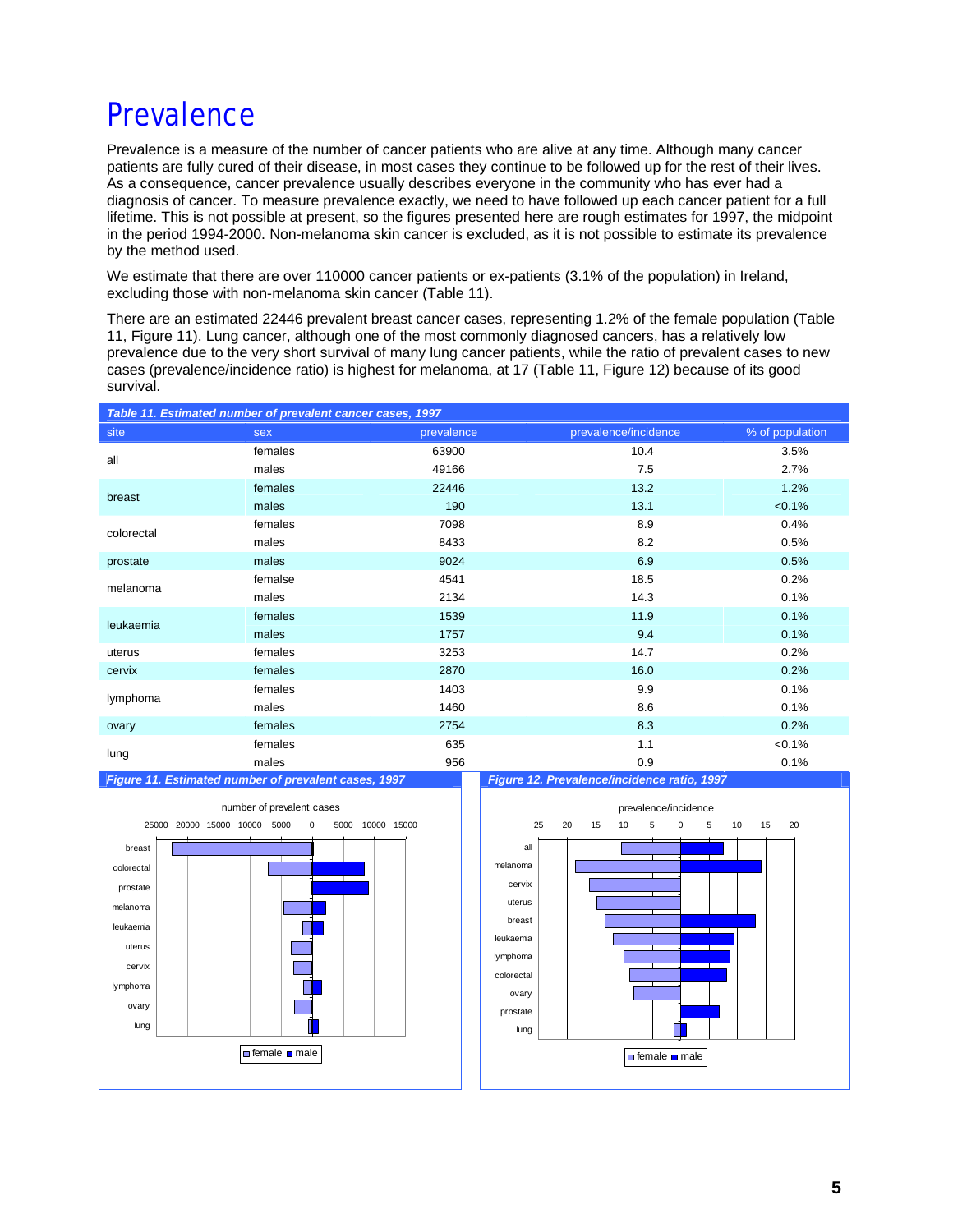## **Treatment**

Overall figures for the period 1995 to 2000 (Table 12) show that 68% of patients had surgery, 20% radiotherapy and 15% chemotherapy. Hormone therapy was administered to 7% of patients during this time. It should be noted that during 1994, hormone treatment was not registered separately but was included under chemotherapy, and so 1994 is not included in the tables below.

|              | Table 12. Percentage of patients treated, all cancers, 1995 to 2000 |            |       |
|--------------|---------------------------------------------------------------------|------------|-------|
|              | both sexes                                                          | females    | males |
| surgery      | 68%                                                                 | 69%        | 66%   |
| radiotherapy | <b>20%</b>                                                          | <b>20%</b> | 19%   |
| chemotherapy | 15%                                                                 | 17%        | 13%   |
| hormone      | 7%                                                                  | 9%         | 6%    |

All treatment types increased in number between 1995 and 2000 (Table 13). From 1995 to 2000 the number of female patients having surgery increased by 3.3% annually and the number of male patients increased by 1.3% annually. The largest annual increases were seen in chemotherapy (7% for females and 6.5% for males).

| Table 13. Number of treatments, all cancers 1995 to 2000 |      |      |      |      |      |      |                          |  |
|----------------------------------------------------------|------|------|------|------|------|------|--------------------------|--|
| <b>females</b>                                           | 1995 | 1996 | 1997 | 1998 | 1999 | 2000 | annual percentage change |  |
| surgery                                                  | 6470 | 6852 | 7336 | 7543 | 7473 | 7651 | 3.3%                     |  |
| radiotherapy                                             | 1952 | 2023 | 2068 | 2184 | 2231 | 2365 | 3.8%                     |  |
| chemotherapy                                             | 1614 | 1434 | 1636 | 1710 | 1901 | 2176 | 7.0%                     |  |
| hormone                                                  | 644  | 1043 | 1031 | 1076 | 1015 | 986  | 6.2%                     |  |
| males                                                    | 1995 | 1996 | 1997 | 1998 | 1999 | 2000 | annual percentage change |  |
| surgery                                                  | 5890 | 6510 | 6924 | 6907 | 6828 | 6266 | 1.3%                     |  |
| radiotherapy                                             | 1886 | 1834 | 1817 | 1941 | 1993 | 2096 | 2.4%                     |  |
| chemotherapy                                             | 1132 | 1110 | 1114 | 1235 | 1339 | 1542 | 6.5%                     |  |
| hormone                                                  | 296  | 451  | 532  | 616  | 656  | 784  | 19.2%                    |  |

Comparing the period 1995-1997 with 1998-2000, there were small overall increases in all treatment types for both sexes, with the exception of surgery in men, which fell slightly (Figure 13). The exclusion of non-melanoma skin cancers does not affect these conclusions (Figure 13).



<sup>¶</sup> see glossary, page 12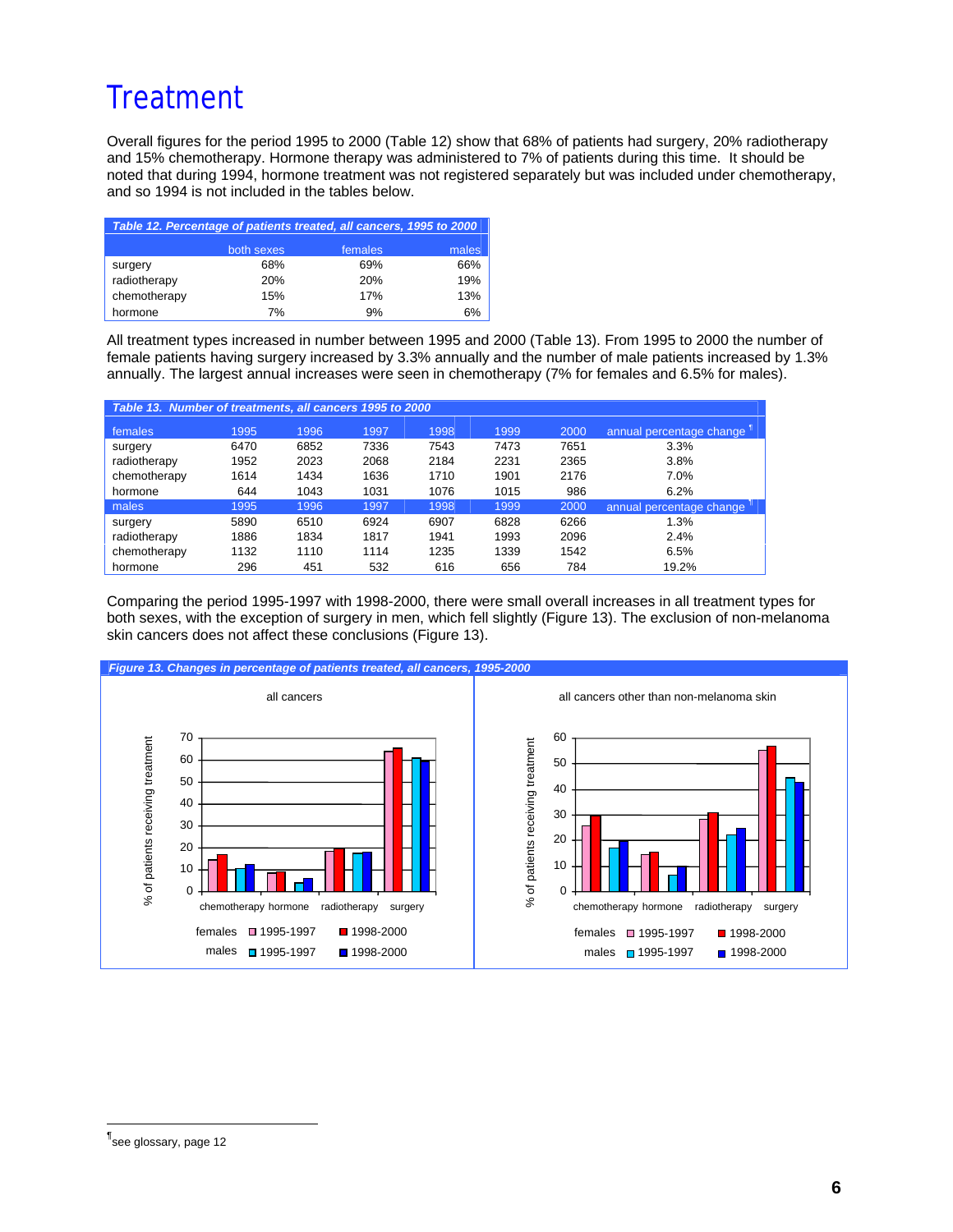The percentage of patients having chemotherapy for lung cancer increased slightly, from 14% in 1995-1997 to 15% in 1998-2000 for males, and remained at 16% for females, while the percentage having radiotherapy increased from 34% to 39% for males and from 33% to 35% for females (Figure 14). By contrast, the percentage having surgery fell from 13% to 12% for males and from 16% to 13% for females.

The rate of chemotherapy also increased for colorectal cancer, from 27% to 36% for males and from 24% to 29% for females. Radiotherapy also became more frequent for males, increasing from 15% to 18%, but there was only a small rise for females, from 12% to 13%. Rates of surgery were changed little, increasing from 77% to 78% for males and decreasing from 75% to 74% for females.

Chemotherapy was more frequent for female breast cancer in 1998-2000 than in 1995-1997, increasing from 40% to 45%, while radiotherapy also increased, from 51% to 58%. Hormone therapy increased only from 52% to 53% of cases. Surgery also increased slightly, from 83% to 85% of cases.

Chemotherapy was uncommon for prostate cancer, and fell from 5% to 2% of cases. Hormone therapy increased from 32% to 43%, radiotherapy from 14% to 20%, while surgery fell from 55% to 45% of cases.

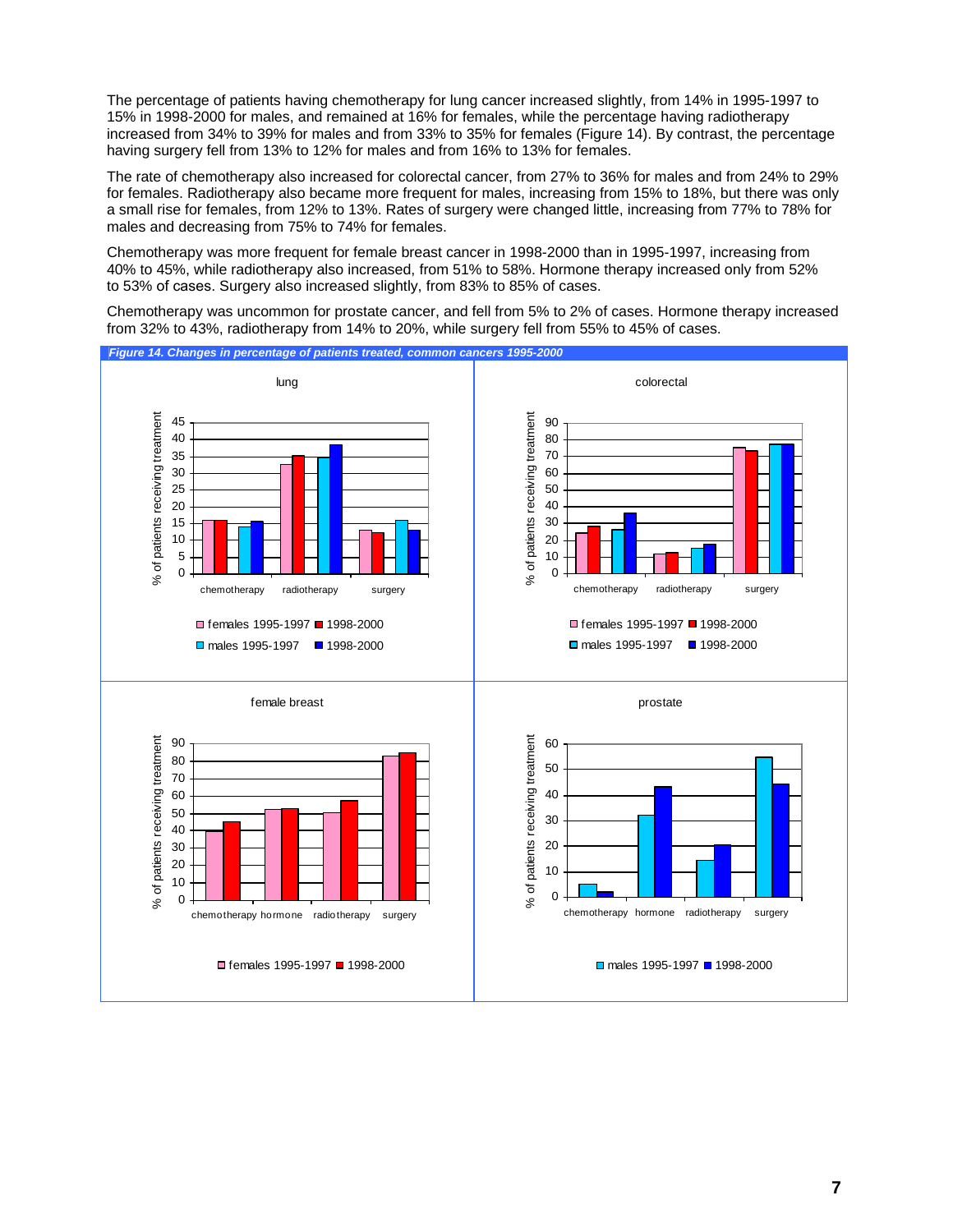### Place of treatment

As expected, most patients having surgery were treated in their area of residence (Figure 15), although almost half of those in the Midland and Northeastern areas (the closest to Dublin) had surgery outside their health board area of residence. In general, the proportion having treatment in their home health board increased somewhat over the 1995-2000 period, but declined in the Midland and Northeastern regions.

#### Figure 15. Percentage of patients having surgery in their health board of *residence*





% of chemotherapy patients treated in treated in 100% 90% 80% % of chemotherapy patients<br>area of residence area of residence 70% 60%  $\P$ 1995-1997 50% ■1998-2000 40% area 30% 20% 10% 0% E M MW NE NW S SE W health board area of residence

*Figure 17. Percentage of patients having radiotherapy in the ERHA*



¶ See glossary, page 12

Most patients living in the Eastern Region and Southern Health Board areas had chemotherapy in these areas, and the percentages treated outside the area did not change much between 1994 and 2000 (Figure 16). There was a decline in the percentage of patients living in the North Western Health Board who were treated within the health board, while for those patients living in the South Eastern Health Board, and to a lesser extent those in the Mid Western Health Board, the percentage having chemotherapy in their own area increased substantially.

Radiotherapy is provided in two areas, the Eastern Region (ERHA) and Southern Health Board area. Patients resident in these areas generally had radiotherapy there (Figure 17). Patients from the rest of the country mainly had radiotherapy in Dublin, but about 20% of patients from the Midwestern and Southeastern areas had radiotherapy in Cork. During the period from 1995-1997 to 1998-2000, this proportion increased slightly for those in the Midwest, but not for those in the Southeast. Fewer than 6% of Southern Health Board area residents traveled to Dublin for radiotherapy treatment.

**8**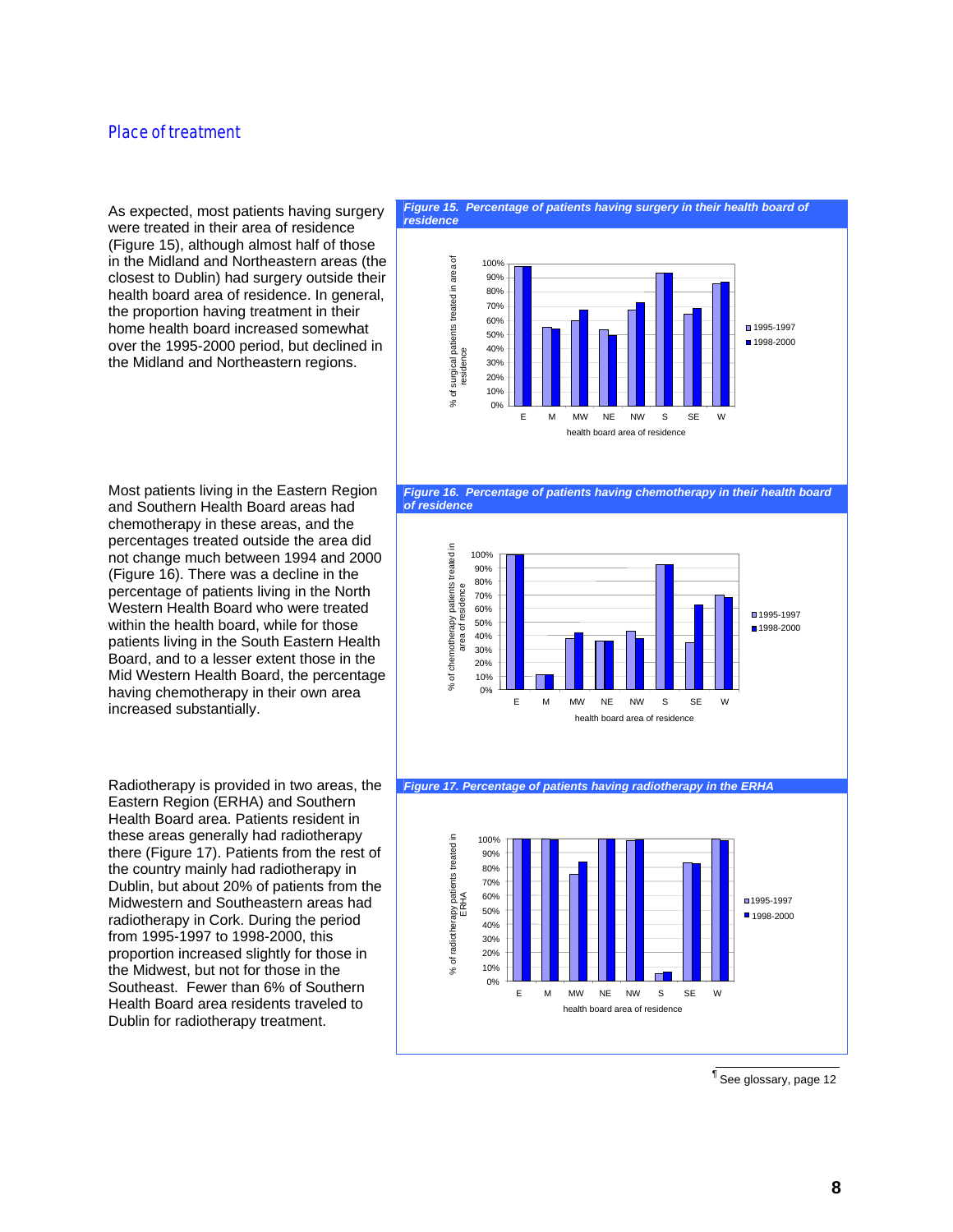# Survival

Between 1995-1997 and 1998-2000, overall relative survival<sup>¶</sup> from cancer (excluding non-melanoma skin cancer) increased from 48% to 50% for women and from 38% to 44% for men (Table 11, Figure 17). Both of these increases were statistically significant. However, this improvement in overall survival may have been due to a fall in the proportion of cancers with a poor outlook (e.g. lung cancer) so the figures for survival for individual cancers are more informative.

For women, there were increases in survival for the four commonest cancers—breast, lung, colorectal and lymphoma. Only breast cancer showed a statistically significant increase, but there seems to be a clear positive trend in cancer survival. For men, survival improved for almost all cancers, notably for cancers of the prostate and stomach, as well as for lymphoma and leukaemia, but there was a small decrease in survival from lung cancer. This decrease in survival was small and not statistically significant, but is notable in the context of an improvement in survival from most other common cancers.

| Table 11. Five-year relative survival <sup>®</sup> (95% confidence intervals <sup>®</sup> ) for patients diagnosed in 1995-1997 or 1998-2000 |                                                                           |         |                      |      |                    |      |                      |
|----------------------------------------------------------------------------------------------------------------------------------------------|---------------------------------------------------------------------------|---------|----------------------|------|--------------------|------|----------------------|
|                                                                                                                                              |                                                                           | females |                      |      | males              |      |                      |
| <b>Cancer type</b>                                                                                                                           | 1995-1997                                                                 |         | 1998-2000            |      | 1995-1997          |      | 1998-2000            |
| all invasive cancers<br>(except non-melanoma skin)                                                                                           | 47.7 (46.8; 48.6)                                                         |         | 50.4 (49.3; 51.6)    |      | 38.4 (37.4; 39.4)  |      | 43.9 (42.5; 45.2)    |
| colorectal                                                                                                                                   | 50.8 (48.0; 53.5)                                                         |         | 55.4 (52.0; 58.7)    |      | 47.4 (44.6; 50.2)  |      | 55.1 (51.7; 58.6)    |
| breast                                                                                                                                       | (71.1; 74.5)<br>72.8                                                      | 78.9    | (76.6; 81.2)         |      |                    |      |                      |
| lung                                                                                                                                         | $10.0$ $(8.2; 11.7)$                                                      |         | $11.2$ $(9.3; 13.1)$ | 8.5  | (7.3; 9.7)         |      | $8.0\quad(6.3; 9.7)$ |
| prostate                                                                                                                                     |                                                                           |         |                      | 64.1 | (61.2; 67.0)       | 75.9 | (71.7; 80.2)         |
| non-Hodgkin's lymphoma                                                                                                                       | 53.6 (48.7; 58.5)                                                         |         | 54.7 (48.6; 60.8)    | 43.7 | (38.4; 49.0)       | 54.3 | (46.9; 61.7)         |
| leukaemia                                                                                                                                    | (42.5; 55.1)<br>48.8                                                      | 45.3    | (36.3; 54.2)         | 39.0 | (33.3; 44.6)       | 42.8 | (35.4; 50.2)         |
| stomach                                                                                                                                      | (15.0; 23.4)<br>19.2                                                      |         | 22.2 (17.6; 26.8)    | 15.6 | (12.6; 18.7)       | 16.9 | (13.2; 20.6)         |
| bladder                                                                                                                                      | 64.5 (58.6; 70.3)                                                         |         | 68.7 (59.0; 78.4)    |      | 64.3 (52.1; 76.5)  | 72.7 | (65.8; 79.7)         |
| melanoma skin                                                                                                                                | (86.1; 93.3)<br>89.7                                                      | 95.8    | (91.7; 99.9)         | 74.3 | (68.4; 80.3)       | 78.2 | (69.8; 86.7)         |
| pancreas                                                                                                                                     | $6.6$ $(4.3; 9.5)$                                                        |         | $5.6$ $(2.8; 9.7)$   |      | $4.8$ $(2.8; 7.6)$ | 5.9  | (3.6; 9.1)           |
| ovary                                                                                                                                        | 40.0 (36.4; 43.5)                                                         |         | 38.1 (33.9; 42.2)    |      |                    |      |                      |
| oesophagus                                                                                                                                   | (10.9; 19.3)<br>14.8                                                      | 12.2    | (7.4; 18.3)          | 10.9 | (7.5; 14.3)        | 11.4 | (7.6; 15.2)          |
| brain                                                                                                                                        | (16.8; 24.7)<br>20.7                                                      |         | 17.3 (12.4; 22.2)    |      | 16.3 (12.9; 19.7)  | 21.6 | (17.2; 26.0)         |
| kidney                                                                                                                                       | 50.7 (44.1; 57.3)                                                         | 51.0    | (41.5; 60.6)         |      | 49.2 (42.8; 55.6)  | 42.9 | (35.5; 50.2)         |
| corpus uteri                                                                                                                                 | (69.8; 79.4)<br>74.6                                                      | 80.6    | (74.7; 86.6)         |      |                    |      |                      |
| cervix                                                                                                                                       | 58.6 (53.3; 63.8)                                                         |         | 66.7 (60.8; 72.6)    |      |                    |      |                      |
|                                                                                                                                              | Figures in bold indicate a statistically significant increase in survival |         |                      |      |                    |      |                      |



<sup>¶</sup> See glossary on page 12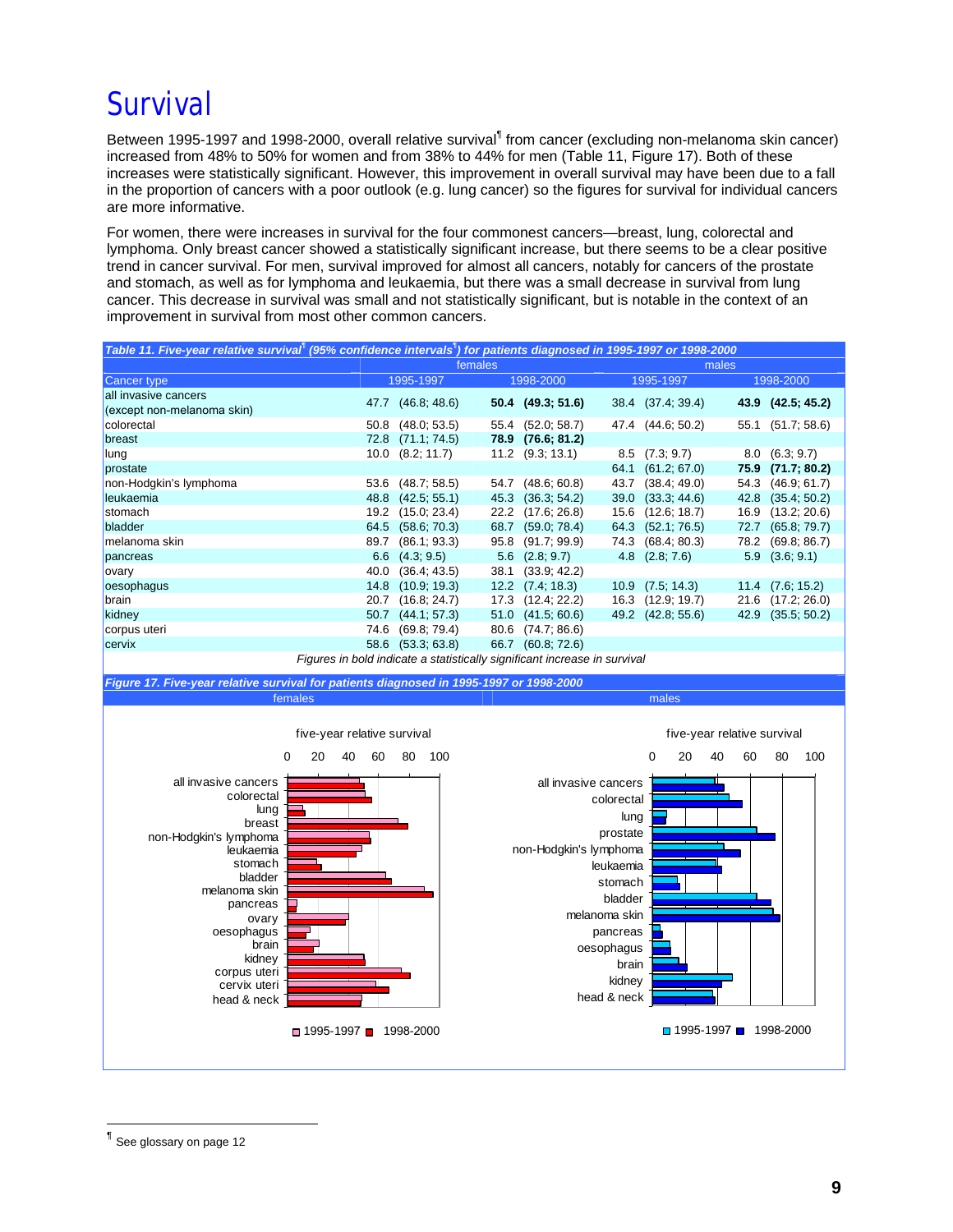### Survival: International comparisons

Survival in Ireland, for patients diagnosed in 1994-1996, was close to the European average\* for all cancers combined (Figure 18). With the exception of Iceland, survival across Europe was much worse for males than for females, mainly because of the preponderance of lung cancer in the male cases. For colorectal and prostate cancer and for non-Hodgkin's lymphoma, relative survival in Ireland was close to the European average. However, for lung and breast cancer, survival was significantly below average.



<sup>¶</sup> See glossary on page 12

<sup>\*</sup> as reported by the EUROCARE group for cancers diagnosed between 1991 and 1994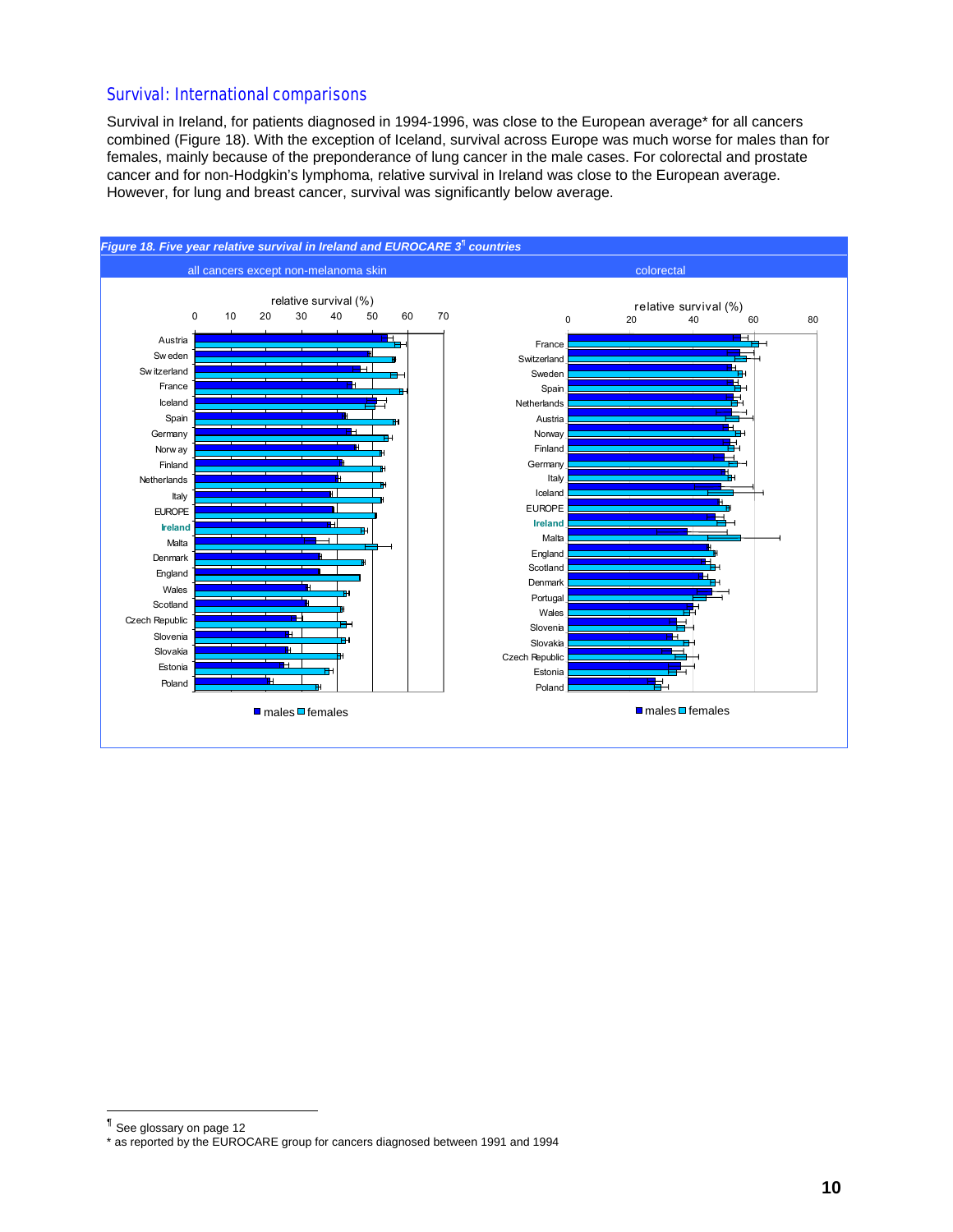

*Data source: EUROCARE-3: survival of cancer patients diagnosed 1990-94-results and commentary. Sant M, Aareleid T, Berrino F, Bielska Lasota M, Carli PM, Faivre J, Grosclaude P, Hedelin G, Matsuda T, Moller H, Moller T, Verdecchia A, Capocaccia R, Gatta G, Micheli A, Santaquilani M, Roazzi P, Lisi D; EUROCARE Working Group. Ann Oncol. 2003;14 Suppl 5:v61-118.* 

We would like to thank the EUROCARE group for permission to use their published data in this report.

**I** See glossary on page 12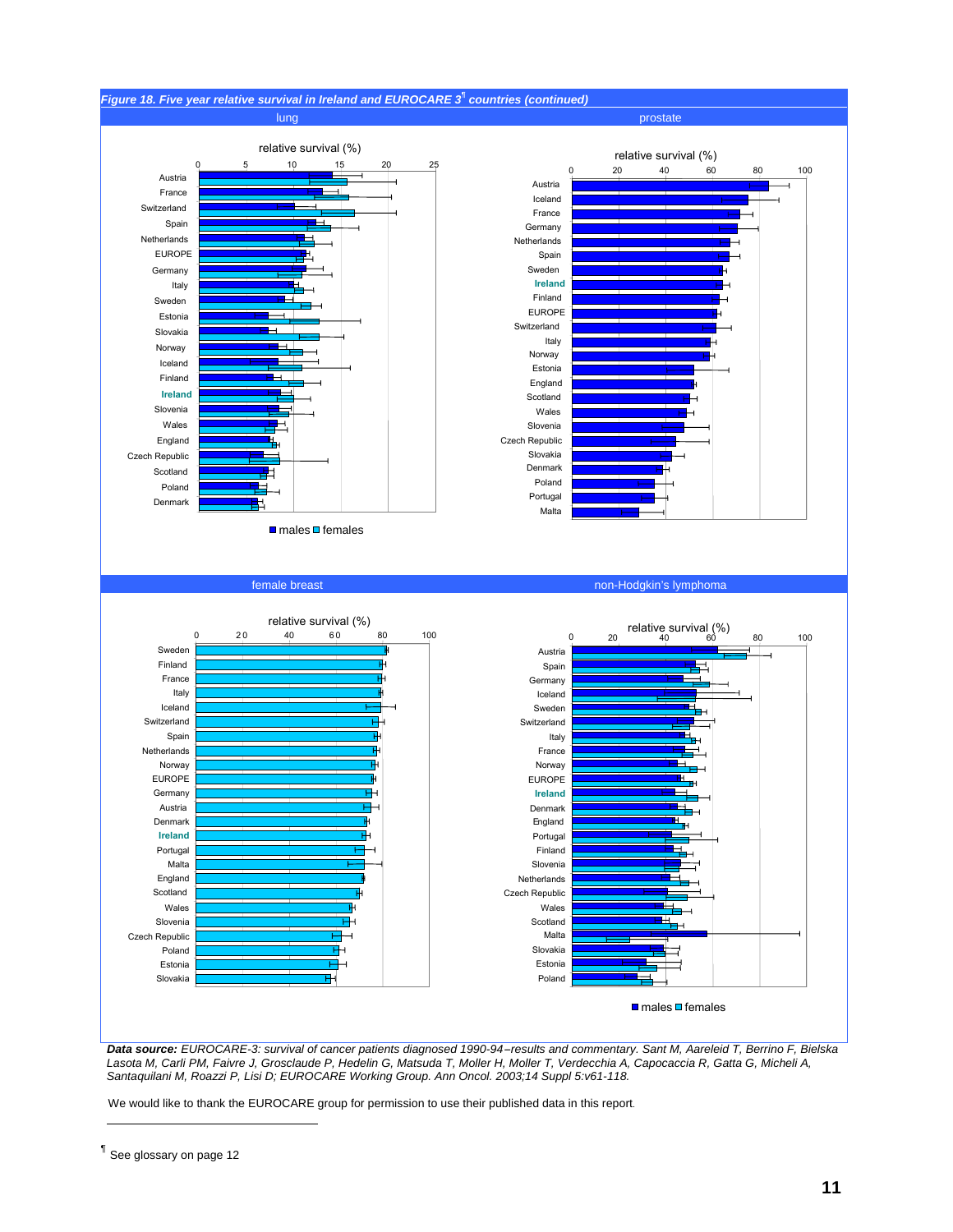# Glossary of terms

### Age-standardised rate

Age is a major risk factor for cancer, so in comparing rates between two populations we must eliminate the effects of any difference in age structure. This is done by calculating "age-standardised" rates for each population based on a population of known standard age composition. All incidence and mortality rates in this report are age-adjusted to the "European" standard population.

### Annual percentage change

This measures the annual percentage increase or decrease in cancer numbers, deaths or rates compared to the base year.

### Confidence interval/95% confidence interval

There is a specified probability (usually 95%) that the confidence interval contains the true value of the quantity being measured.

### EUROCARE 3

EUROCARE 3 is a collaborative study among cancer registries in 17 European countries which provides population-based survival data for patients diagnosed between 1991 and 1994.

*Reference: EUROCARE-3: survival of cancer patients diagnosed 1990-94-results and commentary. Sant M, Aareleid T, Berrino F, Bielska Lasota M, Carli PM, Faivre J, Grosclaude P, Hedelin G, Matsuda T, Moller H, Moller T, Verdecchia A, Capocaccia R, Gatta G, Micheli A, Santaquilani M, Roazzi P, Lisi D; EUROCARE Working Group. Ann Oncol. 2003;14 Suppl 5: v61-118.* 

We would like to thank the EUROCARE group for permission to use their published data in this report.

### Incidence/incidence rate

An incident case is a new cancer case. Incidence rate is the number of new cancers in a population during a specific period (usually a year), divided by the number of people in the same population.

#### **Invasive**

An invasive cancer is one which has the potential to spread outside the area where it first arose.

### In situ

An "in situ" cancer is one which is confined to the small area in which it first arose. In situ cancers may go on to become invasive.

#### Non-melanoma skin cancer

Skin cancers are of two main kinds—melanoma and non-melanoma. Non-melanoma cancers are by far the commonest cancer, but are rarely fatal and almost always easily treated.

#### **Prevalence**

This is a measure of the total number of cases of a disease (in this case cancer) in a population at any given time.

### Survival/relative survival

Survival describes the proportion of patients who survive for a specified period after diagnosis, for instance fiveyear survival is the proportion of cancer patients still alive five years after diagnosis.

Relative survival is the survival of a group of cancer patients relative to the survival of a group of individuals of the same age and sex who do not have cancer.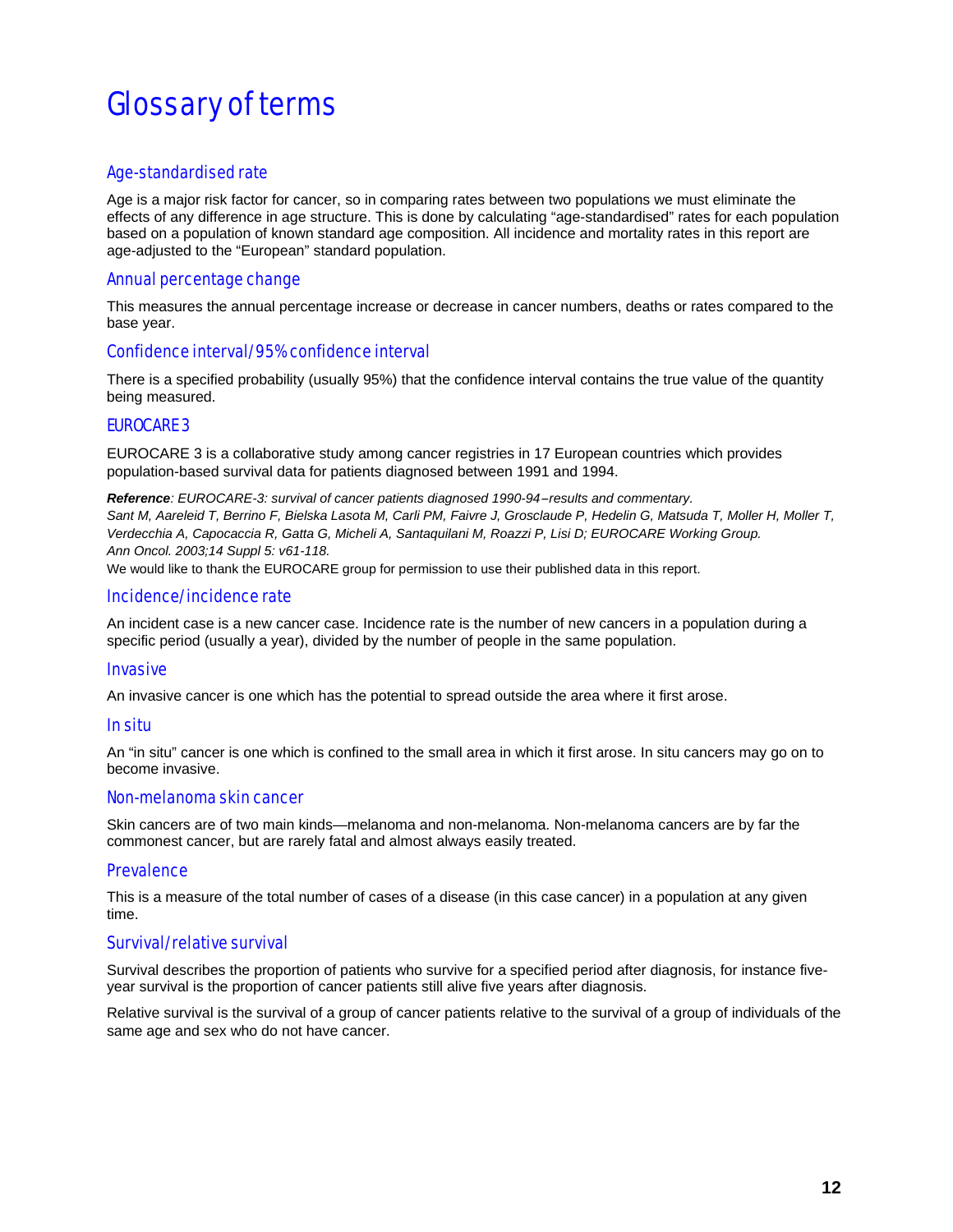# The National Cancer Registry Board

The National Cancer Registry was established by the Minister for Health in 1991 under the *National Cancer Registry Board (Establishment) Order* (Statutory Instrument 19/1991). This order was amended in 1996 (S.I. no 293/1996) to increase the number of Board members.

The functions of the Board are laid down in its Establishment Order as follows:

- *1. to identify, collect, classify, record, store and analyse information relating to the incidence and prevalence of cancer and related tumours in Ireland;*
- *2. to collect, classify, record and store information in relation to each newly diagnosed individual cancer patient and in relation to each tumour which occurs;*
- *3. to promote and facilitate the use of the data thus collected in approved research and in the planning and management of services;*
- *4. to publish an annual report based on the activities of the Registry;*
- *5. to furnish advice, information and assistance in relation to any aspect of such service to the Minister.*

The Third National Cancer Registry Board (2002-2006) was appointed by the Minister for Health and Children in March 2002, as follows:

**Dr. Elizabeth Keane (Chair), Director of Public Health Medicine, Southern Health Board.**

**Ms. Margaret Codd, Cancer Liaison Nurse, St. James's Hospital, Dublin.**

**\*Dr. Thomas Crotty, Consultant Histopathologist, St. Vincent's University Hospital, Dublin.** 

**\*Dr. Helen Enright, Consultant Haematologist, AMNCH Hospital, Dublin.** 

**Dr. David Fennelly, Consultant Oncologist, St. Vincent's University Hospital, Dublin.**

**Professor Bernadette Herity, formerly at Department of Epidemiology and Public Health, University College, Dublin.**

**Dr. Tony Holohan, Deputy Chief Medical Officer, Department of Health and Children.**

**Dr. Mary Hynes, Deputy CEO, Western Health Board.**

**Dr. Elaine Kay, Consultant Pathologist, Beaumont Hospital, Dublin.**

**Dr. Joseph Moran, General Practitioner, Fermoy, Co Cork.**

**Professor Ivan Perry, Department of Epidemiology and Public Health, University College, Cork.**

*\*Dr Enright resigned from the Board in March 2003 and was replaced in October 2003 by Dr Crotty.* 

### Mission statement

The aim of the National Cancer Registry is to collect high quality information on cancer and to promote the use of this information in reducing cancer incidence and improving survival.

In pursuit of these objectives, the Registry collects comprehensive information on all newly diagnosed cancers in Ireland and summarises the information gathered in an annual report on cancer incidence and mortality.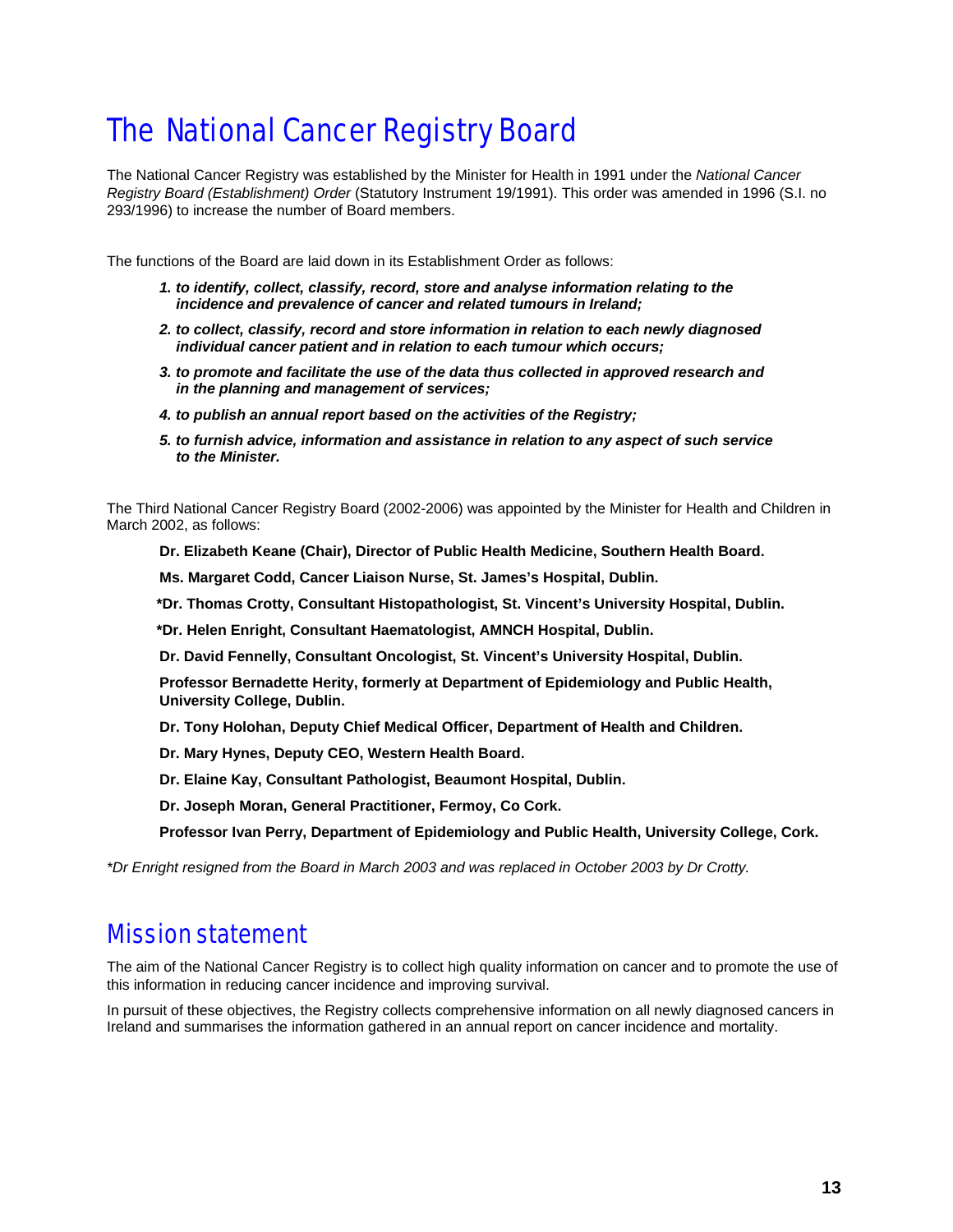### **Publications**

In addition to annual reports on cancer incidence and mortality, the Registry has produced a number of publications, which are available from the Registry offices.

### Recent registry publications:

- 1. Patterns of care and survival from cancer in Ireland 1994 to 1998. NicAmhlaoibh R, Mahmud S, Comber H, National Cancer Registry, 2004.
- 2. All-Ireland cancer statistics 1994-1996. Walsh PM, Comber H, Gavin AT. National Cancer Registry/Northern Ireland Cancer Registry, 2001.

### Peer-reviewed publications:

- 1. Montanaro, F, et al., Pleural mesothelioma incidence in Europe: evidence of some deceleration in the increasing trends. Cancer Causes Control, 2003. 14(8): p. 791-803.
- 2. Mahmud, SM, Reilly, M and Comber, H. Patterns of initial management of lung cancer in the Republic of Ireland: a population-based observational study. Lung Cancer, 2003. 41(1): p. 57-64.
- 3. Comber, H and Perry, IJ. Observational studies for intervention assessment. Lancet, 2001. 357(9274): p. 2141-2.
- 4. Comber, H, Some patients with colorectal cancer may have been missed by Northern Ireland registry. BMJ, 1999. 319(7206): p. 385.
- 5. Codd, MB, et al., Mortality from breast cancer in Ireland prior to the introduction of population-based mammographic screening. Ir J Med Sci, 1999. 168(2): p. 87-92.

### Forthcoming publications:

- 1. Campo J, Comber H, Gavin AT. All-Ireland cancer statistics 1998-2000. National Cancer Registry/Northern Ireland Cancer Registry, 2004.
- *2.* Cancer Atlas of UK and Ireland. Office of National Statistics, UK. *Due for publication in 2004.*

### **Projects**

#### Online access to data

The Registry will soon be able to provide on-line access to data. At present we have data from 1994 to 2000, and later years will be added as soon as they are available. Users will have instant on-line access to a wide variety of cancer data, by site and place of residence and will be able to design their own tables, based on cancer type, age, county and health board. The output will include numbers of cases and deaths from cancer, age-specific, crude and adjusted rates. The existing data query service will continue to be provided, as will the ability to download the dataset.

### Electronic data collection

The Registry is expanding data collection from the current manual system to allow us to register cases directly from electronic pathology reports, HIPE data and death certificates.

This will help us to provide our users with data earlier than at present and also allow our tumour registration officers to concentrate on extracting more detailed information from medical records.

### Geocoding

We are also beginning a process of geocoding all records to add an electoral division (DED) of residence for each case. This will enable us to rapidly identify areas of high cancer risk and to look at the links between cancer and deprivation.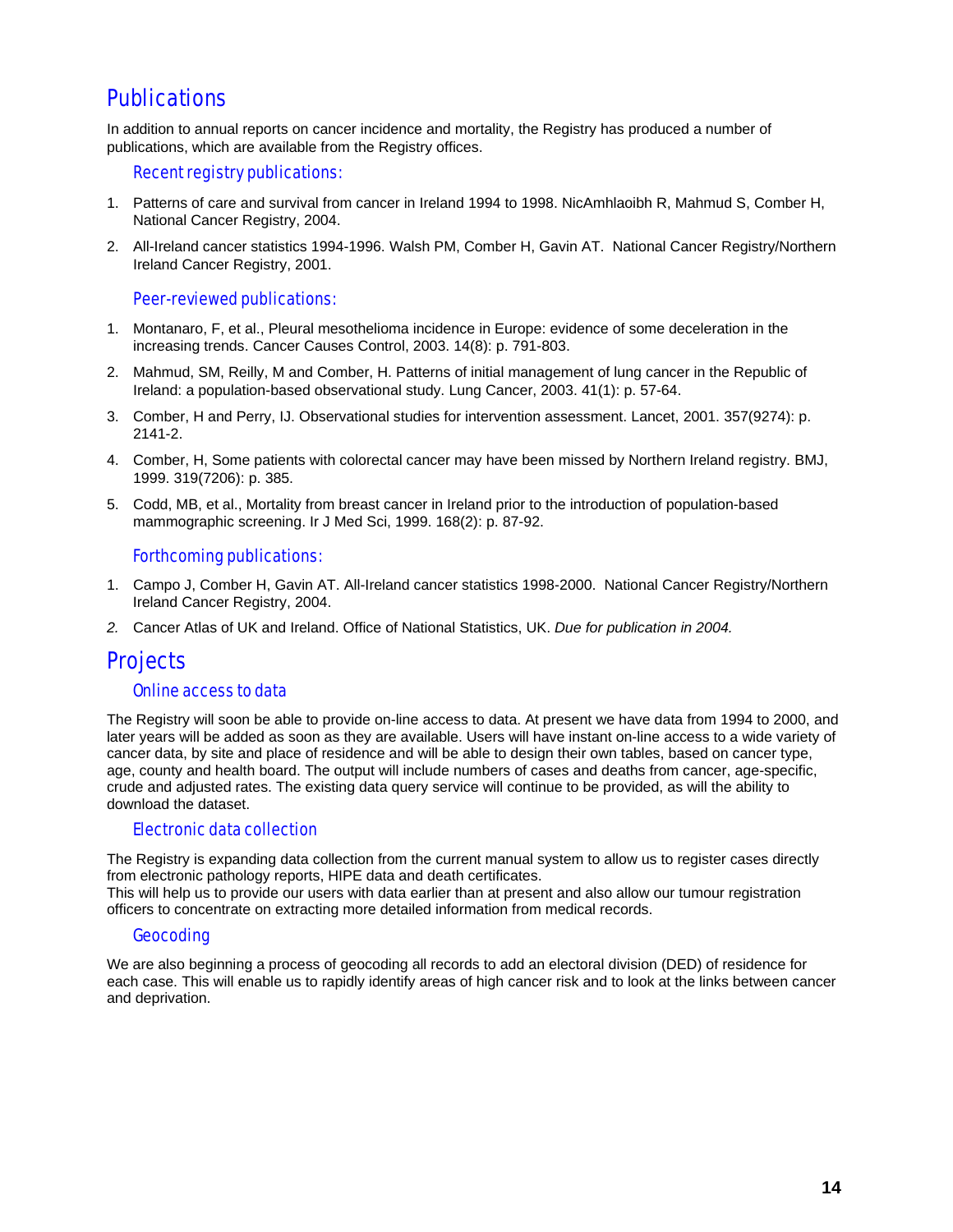### **Staff**

### Head office staff

Mary Chambers<br>
Harry Comber<br>
Harry Comber<br>
Supervisor Director Harry Comber Sandra Deady Data Analyst Fiona Dwane **Data Manager** Bryan Feeney **IT Projects Officer** Majella Gallagher<br>Anne Griffin Anne Griffin **IT Administrator**<br> **Tracey Kelleher IT Administrator** Vera McCarthy **Data Entry Clerk**<br> **Neil McCluskev Data Ceo-coding Rese** Irene O'Driscoll Administrator Siobhan Reynolds Martina Roche and Researcher<br>
Linda Sharp<br>
Epidemioloc Linda Sharp<br>
Christopher Smith<br>
Executive Assis

#### **Name Job title**

Deirdre Cronin **Cancer Epidemiology Fellow**<br>
Eleanor Crowley **Cancer Example Systems Manager** Systems Manager Geraldine Finn **Communications & HR officer**<br>
Maiella Gallagher **Communications & HR officer**<br>
Research Nurse Tracey Kelleher **Data Quality Officer**<br>Maria Kelly **Data Communist Control** Senior Analyst/Prog Senior Analyst/Programmer Ali Magner **Senior Analyst/Programmer**<br>
Eilish Manley **Senior Analyst** Data Entry Clerk Data Entry Clerk Geo-coding Researcher Project Co-ordinator<br>Research Nurse Christopher Smith Executive Assistant<br>
Paul Walsh Christopher Christopher Epidemiologist Epidemiologist

### Tumour registration officers

| <b>Name</b>            | <b>Area of responsibility</b> |
|------------------------|-------------------------------|
| Liz Behan              | ERHA                          |
| Kathleen Bergin        | ERHA                          |
| Margaret Burgess       | SEHB                          |
| Kate Burke             | SHB                           |
| Mairead Casey          | ERHA                          |
| Margaret Cawley        | <b>WHB</b>                    |
| Anne Cooney            | ERHA                          |
| Ursula Cullen          | ERHA                          |
| Maria Duane            | SHB                           |
| Mary Geoghegan         | <b>MWHB</b>                   |
| <b>Sharon Glynne</b>   | NEHB                          |
| Eve Horan              | ERHA                          |
| Katherine Leonard      | ERHA                          |
| Martina McCarthy       | ERHA                          |
| Michelle McClintock    | МНВ                           |
| Eileen Menarry         | NWHB                          |
| Celine O'Keeffe        | WHB                           |
| Denise Smith           | ERHA                          |
| <b>Terry Stapleton</b> | WHB                           |

#### **Staff email addresses are of the form initial.surname@ncri.ie e.g. h.comber@ncri.ie**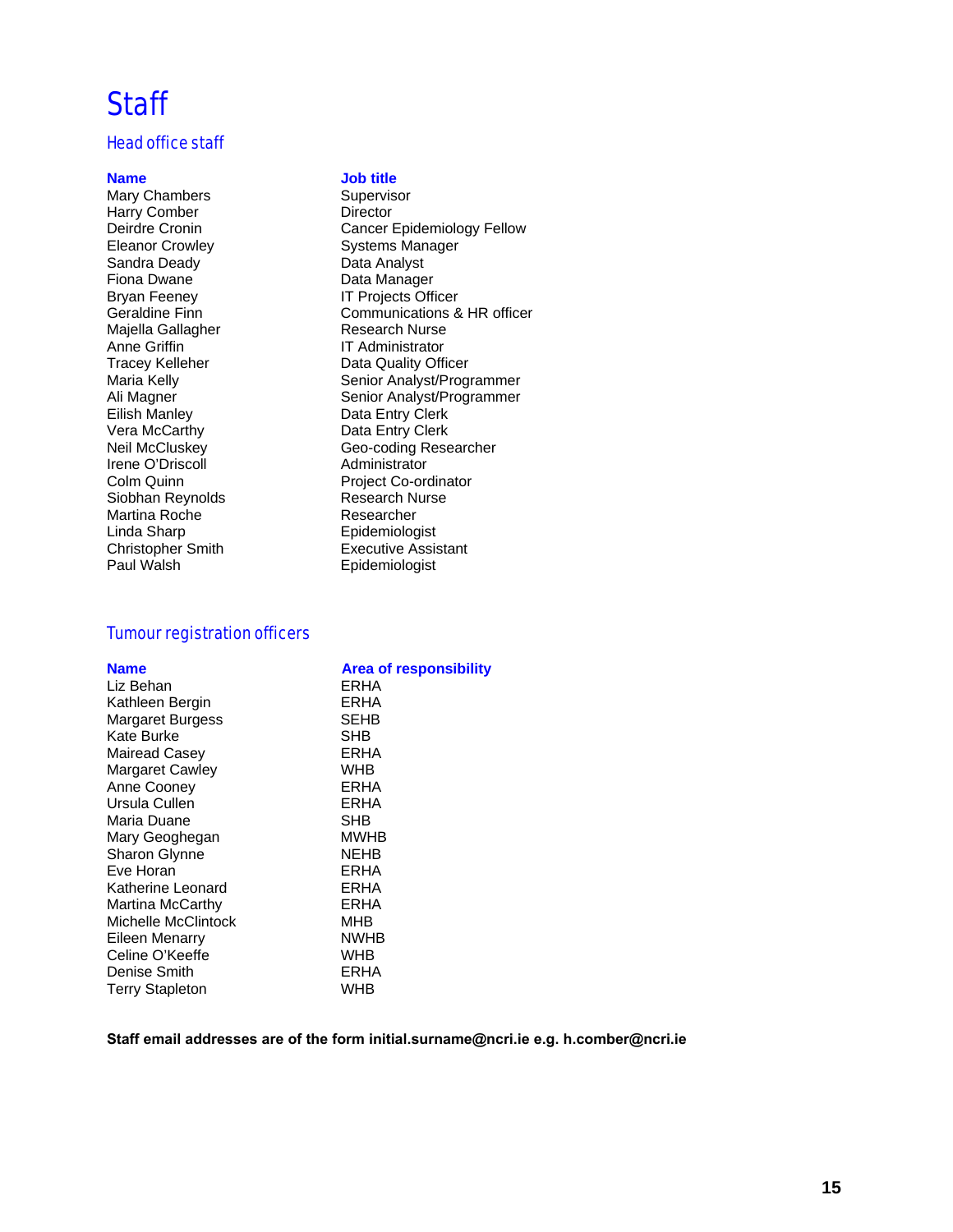# Annual accounts

### Income and Expenditure Account for the year ended 31 December 2002

|                                              | 2002      | 2001      |
|----------------------------------------------|-----------|-----------|
|                                              | €         | €         |
| <b>Income</b>                                |           |           |
| Department of Health & Children grants       | 1,403,983 | 1,222,990 |
| Superannuation contributions                 | 46,622    | 44,457    |
| Statistical income                           | 1,747     | 13,342    |
| <b>Total Income</b>                          | 1,452,352 | 1,280,789 |
| <b>Expenditure</b>                           |           |           |
| Staff costs                                  | 1,082,525 | 1,018,957 |
| Administration costs                         | 150,946   | 179,282   |
| Travel and subsistence                       | 49,834    | 70,234    |
| <b>Total Expenditure</b>                     | 1,283,305 | 1,268,473 |
| Surplus/(Deficit) for year                   | 169,047   | 12,316    |
| <b>Balance Brought Forward 1st January</b>   | (66, 144) | (78, 460) |
| <b>Balance Carried Forward 31st December</b> | 102,903   | (66, 144) |

All gains and losses for the year have been recognised in arriving at the Surplus of Income over Expenditure.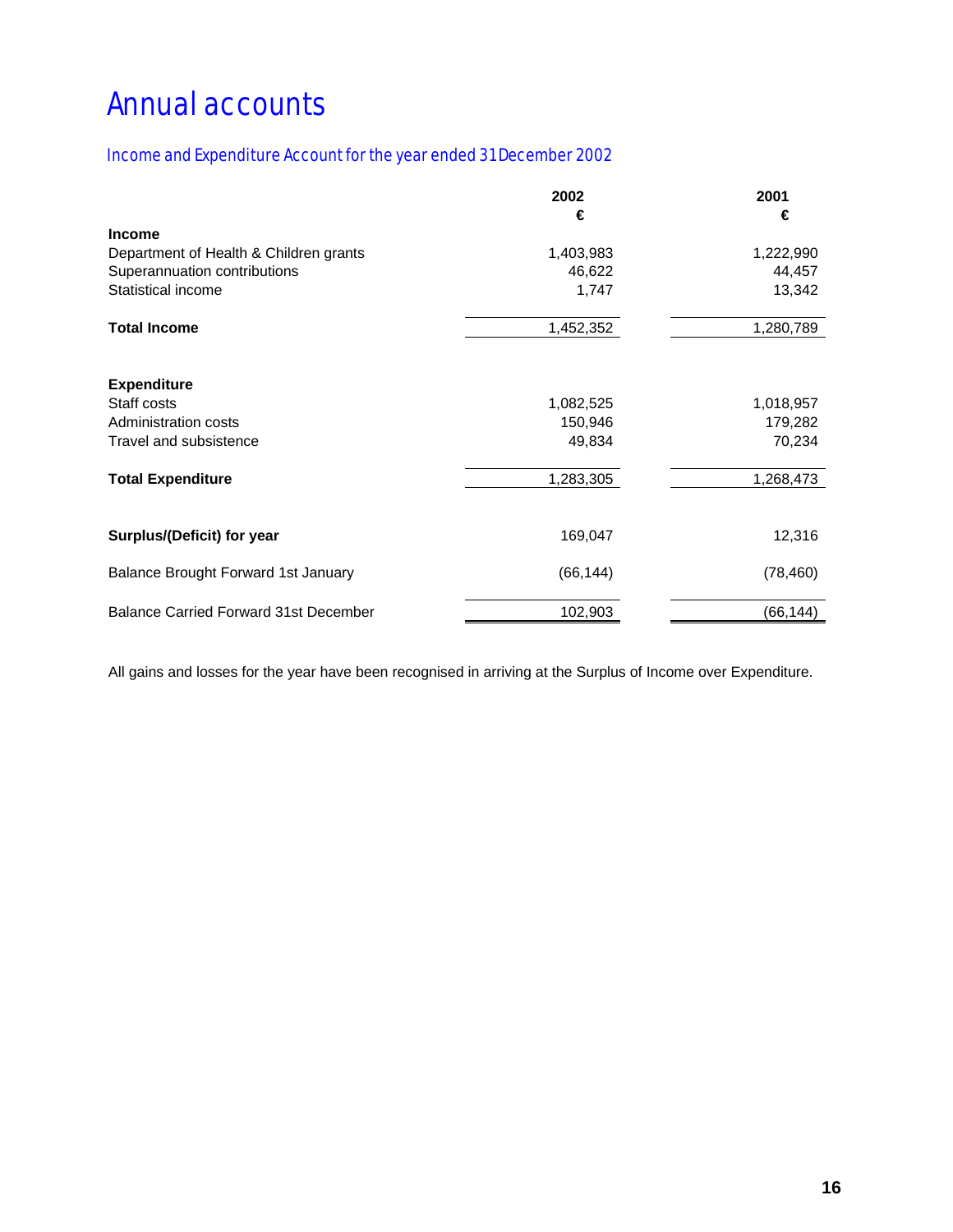### Balance Sheet as at 31 December 2002

|                                              | 2002    |         | 2001   |           |
|----------------------------------------------|---------|---------|--------|-----------|
|                                              | €       | €       | €      | €         |
| <b>Fixed Assets</b>                          |         | 46,206  |        | 26,426    |
| <b>Current Assets</b>                        |         |         |        |           |
| <b>Debtors</b>                               | 15,764  |         | 26,544 |           |
| Cast at bank and in hand                     | 274,707 |         | 5,095  |           |
|                                              | 290,471 |         | 31,639 |           |
|                                              |         |         |        |           |
| <b>Current Liabilities</b>                   |         |         |        |           |
| Amounts due to U.C.C.                        | 75,237  |         | 21,243 |           |
| Other creditors                              | 80,000  |         |        |           |
| Accruals                                     | 32,331  |         | 76,540 |           |
|                                              | 187,568 |         | 97,783 |           |
|                                              |         |         |        |           |
| <b>Net Current Assets</b>                    |         | 102,903 |        | (66, 144) |
| <b>Total Assets Less Current Liabilities</b> |         | 149,109 |        | (39, 718) |
|                                              |         |         |        |           |
| Financed by:                                 |         |         |        |           |
| Capital grants                               |         | 46,206  |        | 26,426    |
| Income and Expenditure Account               |         | 102,903 |        | (66, 144) |
|                                              |         | 149,109 |        | (39, 718) |
|                                              |         |         |        |           |